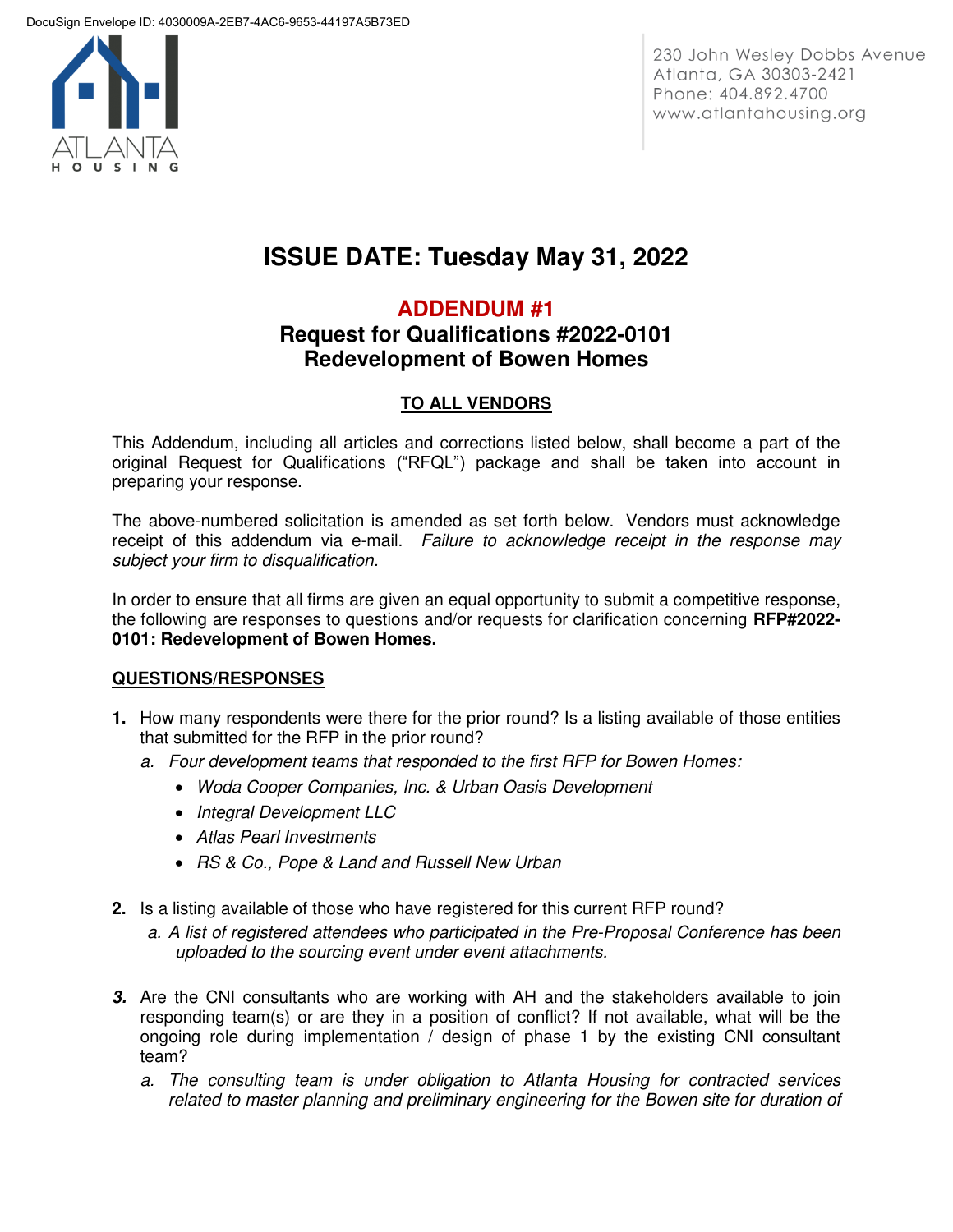#### **ADDENDUM #1**

RFP #2022-0101 – Redevelopment of Bowen Homes

*the Choice Neighborhood Planning Grant period, which sunsets at the end of 2022. As such they are prohibited from participating in any Atlanta Housing procurement related to Bowen while their agreement with Atlanta Housing is active.* 

- *b. The consulting team has been tasked with developing all public infrastructure for the entire Bowen site to a schematic level of detail. Increase in scope beyond that has yet to be determined.*
- 4. During (the pre-bid conference), AH mentions that there was unanticipated "material feedback" received in between that was of impact to the project - please elaborate?
	- *a. The RFP incorporates in summary form all community and stakeholder input received up to the date of RFP release. This includes feedback on the need for additional community spaces as well as significant changes to the stormwater and acquisition plan that affected development pads. You should be able to use the information contained in the RFP knowing that community objectives were represented. Should you be interested in more details on Focus Group conversations and other planning topics, you may explore the project website at [https://engageatlantahousing.org/reimagine-bowen.](https://engageatlantahousing.org/reimagine-bowen)*
- 5. How much offsite infrastructure design / planning will the Developer be responsible for, since the Phase 1 onsite infrastructure (roads, SWM, utilities) need to be coordinated with the anticipated build-out of future phases? Has the City consented to receive all streets as public rights-of-way?
	- *a. Atlanta Housing anticipates an interconnected green stormwater management development plan. Atlanta Housing will work with the developer on the final construction drawings for the public infrastructure.*
	- *b. It is Atlanta Housing's intent that all streets will be dedicated to the City of Atlanta upon completion. There have been very preliminary discussions with the city on this topic as well as abandonment of the existing street network; but no definitive action has been taken as of this writing. Atlanta Housing REPD staff is aware of, and familiar with, the process involved with public street dedication.*
- 6. Please clarify the role that the Phase 1 developer will play in establishing the new zoning criteria and securing master plan approvals for the larger site? Is it AH's intention to have the Master Plan approval in place prior to the developer's first project approval submission, so that all Phase 1applications are viewed as by-right?
	- *a. Atlanta Housing has had preliminary discussion with City of Atlanta planning staff around city objectives for site rezoning, but no concrete action has been taken. Responsibility for site entitlement is still to be determined. However, it is Atlanta Housing's intent to pursue a Choice Neighborhood Implementation Grant; and since zoning and land use approvals is a threshold requirement, REPD staff will be assessing the most prudent strategy to meet this requirement in the time available. Regardless, the site must be rezoned before any development commences.*
	- *b. Please note the developer will be responsible for development of the entire Bowen site. Phase 1 was delineated as the most feasible area for a Choice Neighborhood Implementation Grant based on HUD program guidelines, community priorities and market evaluation.*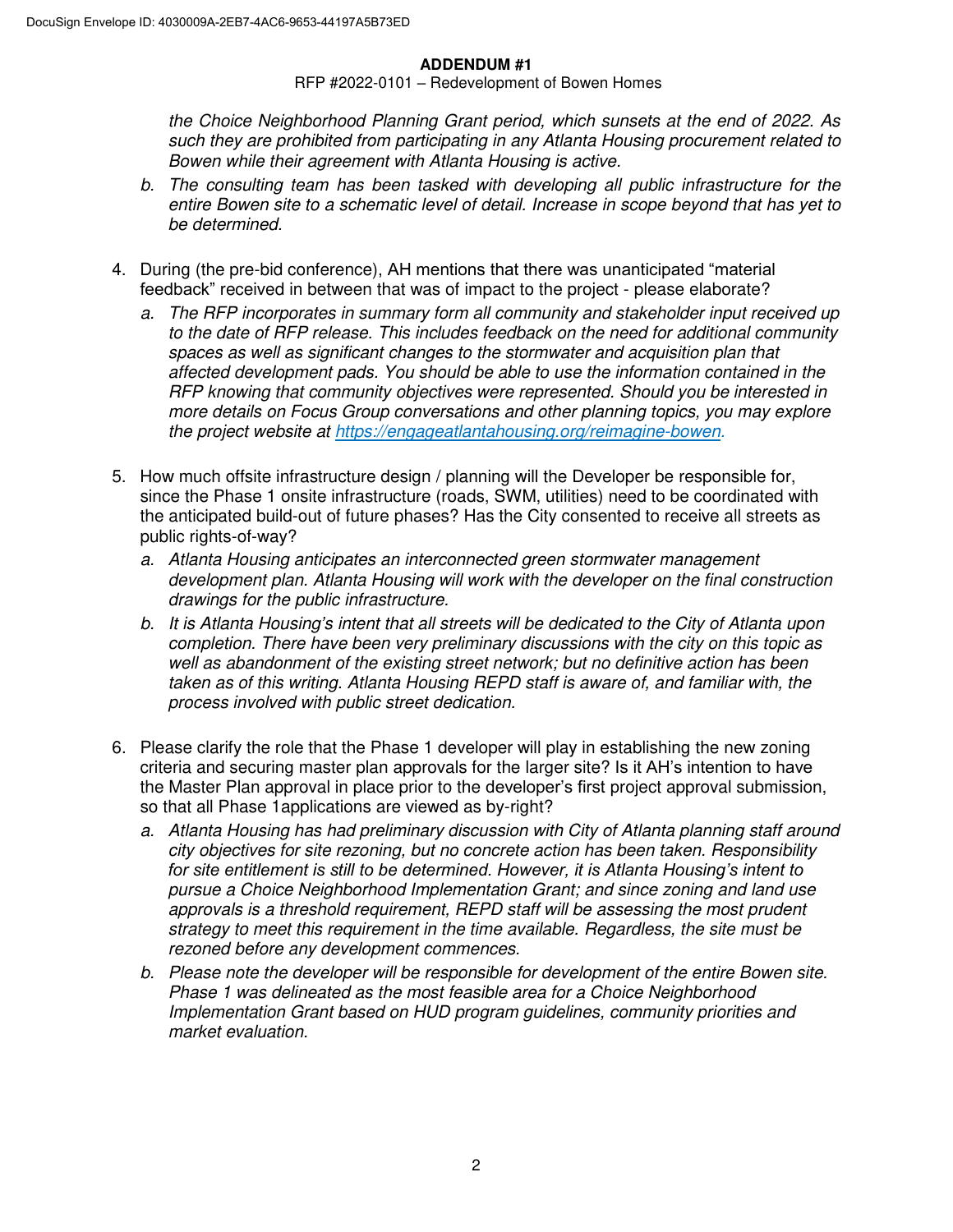#### **ADDENDUM #1**

RFP #2022-0101 – Redevelopment of Bowen Homes

- 7. Will land outside the Phase 1 delineated area be made available for staging operations to the contractor(s) during Phase 1 build-out?
	- *a. Atlanta Housing will work with the successful developer to identify and reserve land within the Bowen boundary for construction staging.*
- 8. Looking at the concept plans, Phase 1 appears to be served by stormwater management elements that are outside the Phase 1 delineated limits – please clarify?
	- *a. Phase 1 stormwater management can be achieved entirely within the Phase 1 boundary through a combination of infiltration areas on each development block, and a naturalized detention facility in the allocated area along the north property line. Your submission should anticipate this public-private stormwater management strategy.*
- 9. What attempts thus far have been made by AH to acquire any of the parcels necessary to complete the Aspirational Plan vision? Are there any offsite parcels required to acquire for the build-out of Phase1?
	- *a. Atlanta Housing staff have done some cursory work around parcel ownership and acquisition scenarios, but nothing substantive at this time.*
	- *b. We do not believe that any offsite parcels are required to complete Phase One.*
- 10. Is the City and/or AH prepared to use eminent domain if necessary to acquire any offsite parcels deemed necessary to create the connection points to the surrounding neighborhoods?
	- *a. Atlanta Housing typically does not use powers of eminent domain to acquire property.*

### **11. Appendices are available at the following link:**

.

<https://atlantahousing.sharefile.com/d-s05a7e78938dc464ca9da9a5ead418701>

**NOTE: The CAD Regulating Plan has been updated to include boundaries for mandatory stormwater management and open space areas. Please base your submittal on this updated plan.**